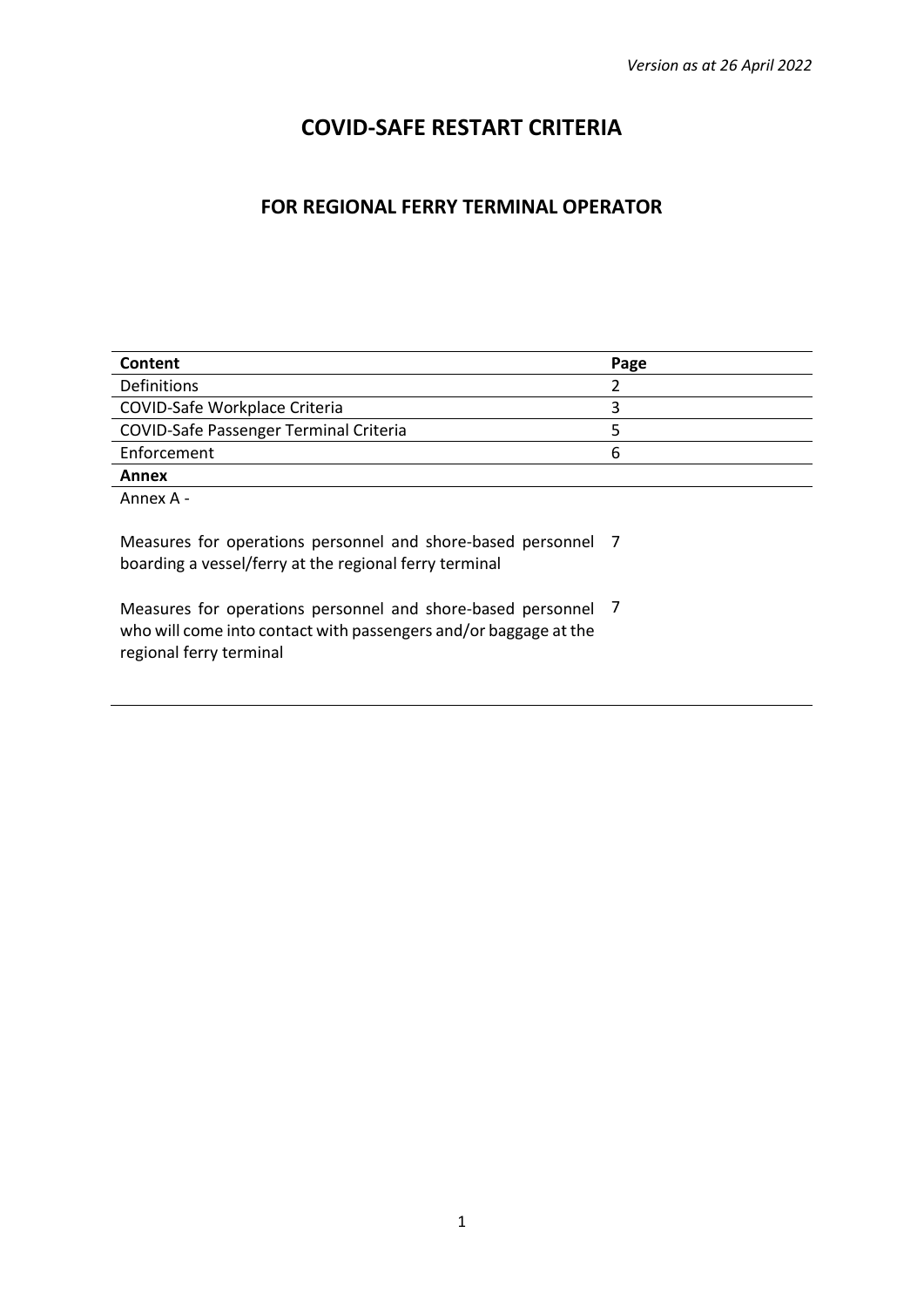## **Definitions**

In this COVID-SAFE restart criteria for Regional Ferry Terminal Operator,

- i. "Workplace" refers to the protected area within the regional ferry terminal of the Regional Ferry Terminal Operator, which may include, arrival/departure halls, jetties/berths, security screening and baggage sorting.
- ii. "High-risk function" refers to work carried out by operations personnel and shore-based personnel where their risk exposure to a COVID infection is high, for example, due to possible contact with arriving passengers and vessel/ferry crew at the regional ferry terminal.
- iii. "Operations personnel" refers to all employees and essential contractors of the Regional Ferry Terminal Operator working in the workplace, where "essential contractors of the Regional Ferry Terminal Operator" refers to entities that the Regional Ferry Terminal Operator contract with to carry out essential regional ferry terminal operations and services (cleaning, security, porterage etc).
- iv. "Shore-based personnel" refers to any individual who is not a passenger or member of the crew of the vessel/ferry and (a) is delivering goods or performing services connected to the business of the vessel/ferry; (b) is providing any service to any passenger or member of the crew of the vessel/ferry onboard the vessel/ferry; or (c) is effecting the arrest or detention of a vessel or service of any other legal process, whether or not a contractor or an employee or agent of the owner or agent of the relevant vessel/ferry.
- v. "Authorised visitor" refers to any individual other than those listed in (iii) and (iv) who is permitted by the Regional Ferry Terminal Operator to enter the workplace for official visit purposes.
- vi. "Regional ferry service operators" refers to any entity licensed by MPA to provide regional ferry services under MPA (Port) Regulations 63G.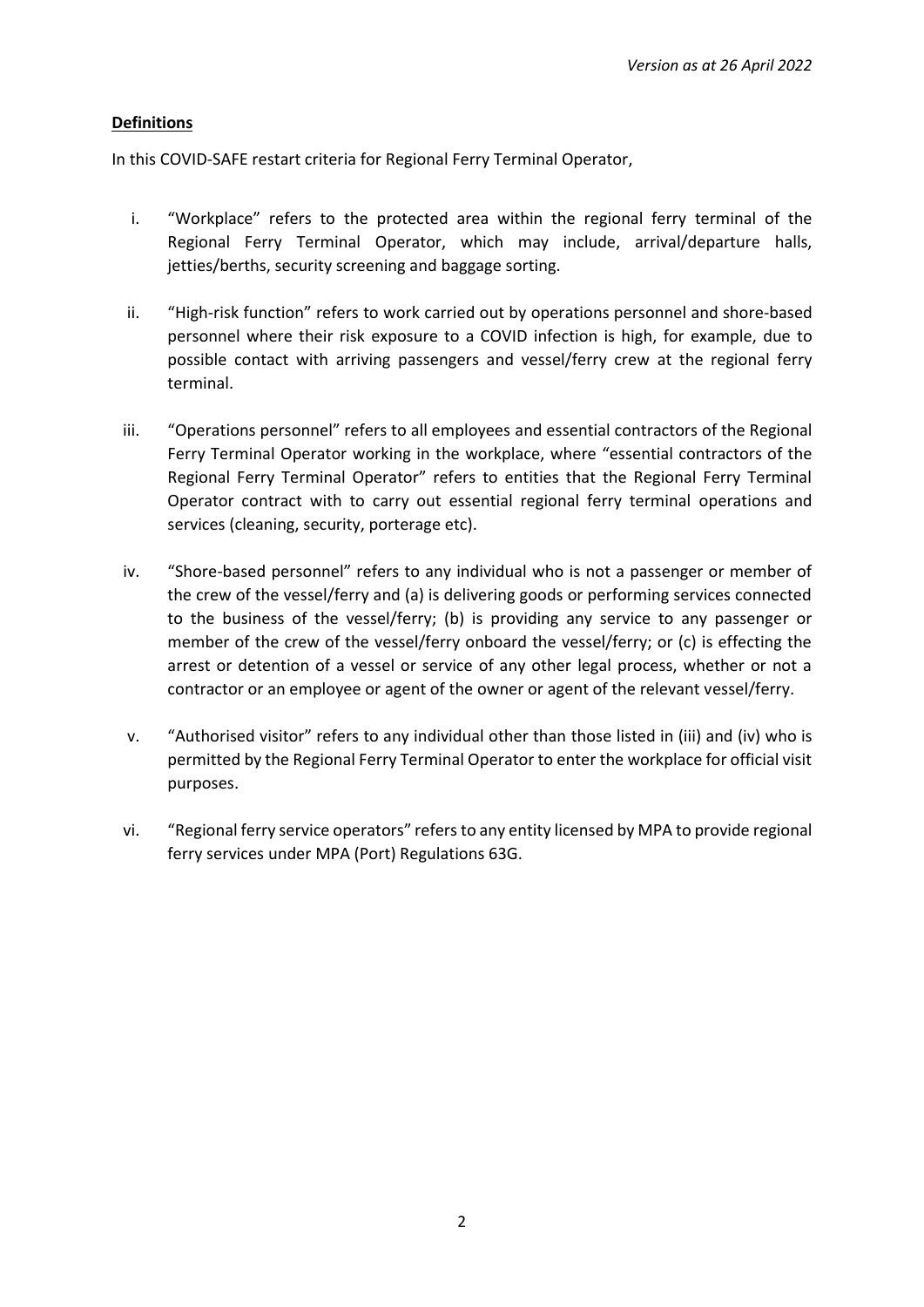## **COVID-Safe Workplace Criteria**

#### **Requirement**

To resume business activities, the Regional Ferry Terminal Operator must fulfill the requirements below.

*Note: The Government will take action against errant entities, including enforcement under the relevant law, cessation of operations, suspension or revocation of licences.* 

A. Implement a system of Safe Management Measures (SMMs) at the workplace

1) Establish and implement a system of SMMs to provide a safe working environment and minimise risks of outbreaks. Implement the SMMs in a sustainable manner as far as practicable.

2) Implement a detailed monitoring plan to ensure compliance with SMMs and issues (e.g. remedy of non-compliance, risk mitigation) are resolved in a timely manner.

3) Designate high-risk function(s).

4) Ensure that all operations personnel working in high risk function(s) properly wear the appropriate PPE, and encourage them to be fully vaccinated<sup>1</sup>.

5) Avoid deploying operations personnel to work in high risk function(s) who may be more susceptible to COVID-19 and develop serious illness such as seniors above age 60 or those with underlying medical conditions (eg. cardiovascular disease, diabetes, chronic respiratory disease, cancer, etc.).

B. Additional measures for Regional Ferry Terminal Operator for operations personnel and shorebased personnel going on board a vessel/ferry at the regional ferry terminal; and operations personnel and shore-based personnel who come into contact with passengers and/or baggage at the regional ferry terminal.

6) The Regional Ferry Terminal Operator must remind operations personnel and shore-based personnel going on board a vessel/ferry at the regional ferry terminal; or who come into contact with passengers and/or baggage at the regional ferry terminal, to comply with measures in **Annex A.**

C. Additional measures for Regional Ferry Terminal Operator for harbour craft alongside, or moored at the regional ferry terminal

7) The Regional Ferry Terminal Operator must allow provisions and stores ordered by the harbour craft licence holder to be supplied to the harbour craft. Contactless delivery of provisions and stores is encouraged.

 $1$  An individual is considered fully vaccinated two weeks after he or she has received two doses of Pfizer-BioNTech/ Comirnaty, Moderna, or any vaccines in the World Health Organisation's Emergency Use Listing such as Sinovac-CoronaVac, Sinopharm, and AstraZeneca. From 14 Feb 2022 onwards, an individual is considered fully vaccinated if a booster dose has been received no more than 270 days after the last dose.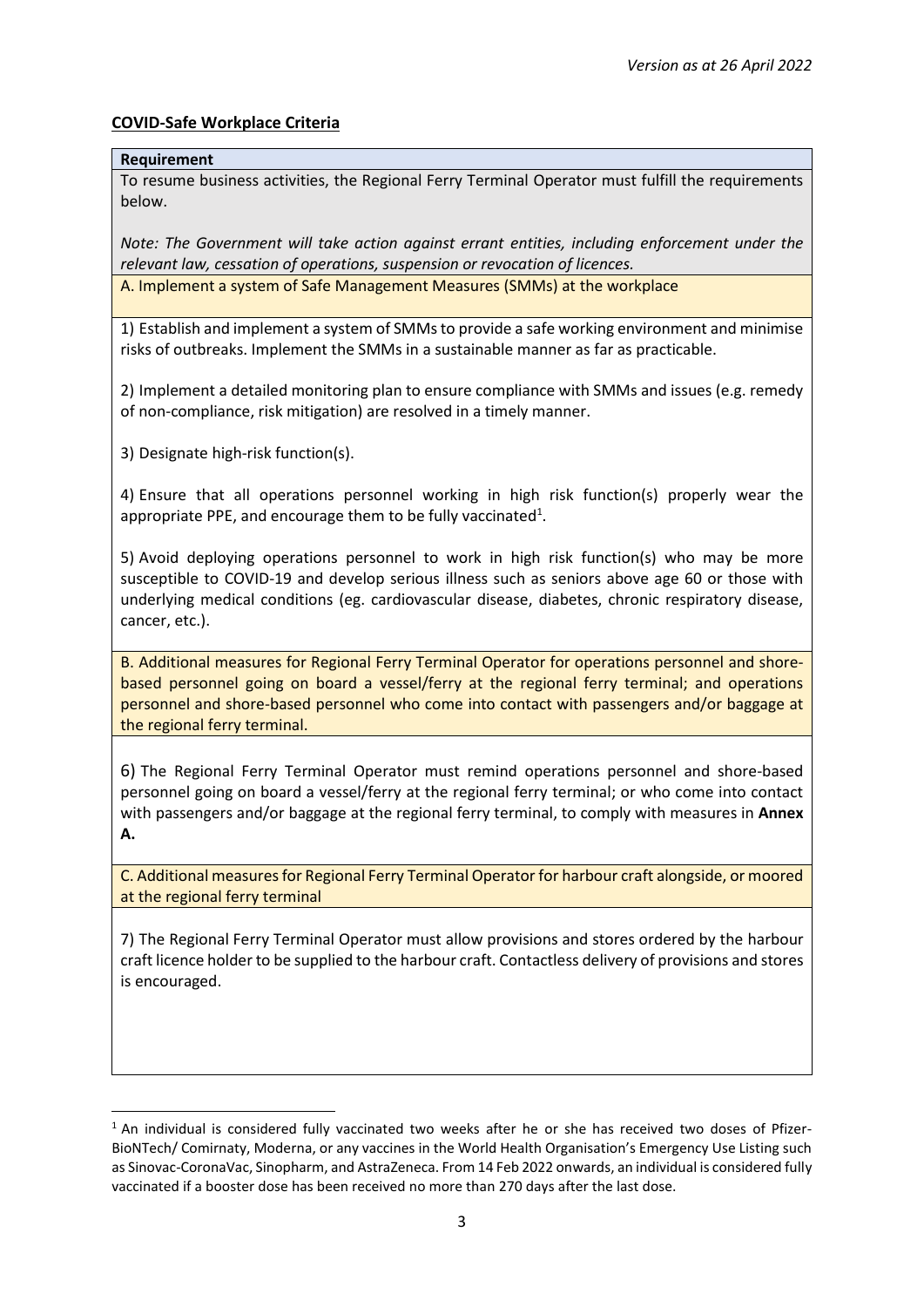#### **Requirement**

D. Additional measures for Regional Ferry Terminal Operator in relation to regional ferry services operating at the jetties/berths at the regional ferry terminal

8) Contactless cargo handling operations at the jetties/berths at the regional ferry terminal is encouraged.

9) The Regional Ferry Terminal Operator must allow provisions and stores ordered by the regional ferry service operators to be supplied to their vessel/ferry. Contactless delivery of provisions and stores is encouraged.

### Management of Suspected Cases

#### **Requirement**

E. Handling of suspect and/or confirmed cases

10) The Regional Ferry Terminal Operator shall encourage its employees to visit only one clinic. However, if this is not possible, the Regional Ferry Terminal Operator must encourage its employees to inform the clinic he/she visits of all recent doctor visits over the past 7 days for any symptoms that may be related to COVID-19.

- a) The Regional Ferry Terminal Operator shall require its employees to submit records of their MCs (where available) and diagnoses provided for COVID-19-related symptoms, including acute respiratory infections, and if they were tested for COVID-19 and the results of their tests.
- b) The Regional Ferry Terminal Operator shall take preventive actions to guard against incipient outbreaks at the workplace, such as requiring its employees on sick leave to closely monitor their health before returning to the workplace and requiring these employees' close contacts at the workplace to monitor their health more regularly.

11) The Regional Ferry Terminal Operator shall establish and maintain the following process for the management of all unwell, suspected, and at-risk operations personnel, shore-based personnel, authorised visitors or passengers on-site.

- a) The Regional Ferry Terminal Operator shall require any operations personnel, shore-based personnel, authorised visitors or passengers who is feeling unwell or showing symptoms of illness to report to his employer, and implement MOH's Health Protocols 1-2-3. The Regional Ferry Terminal Operator must track and record cases involving their employees as part of SMMs.
- b) For incapacitated or unconscious individuals at the regional ferry terminal clear the area of other personnel and administer aid immediately, where appropriate. The Regional Ferry Terminal Operator should call 995 for an emergency ambulance to ferry them to the nearest hospital.
- c) The Regional Ferry Terminal Operator must ensure it has an incident response and evacuation plan (including evacuation route, transport arrangement, designated clinic, etc.) for any suspected/confirmed conscious/ unconscious cases to be included in the SMM plan with necessary and sufficient PPE kept on standby as well as temporary isolation areas/facilities.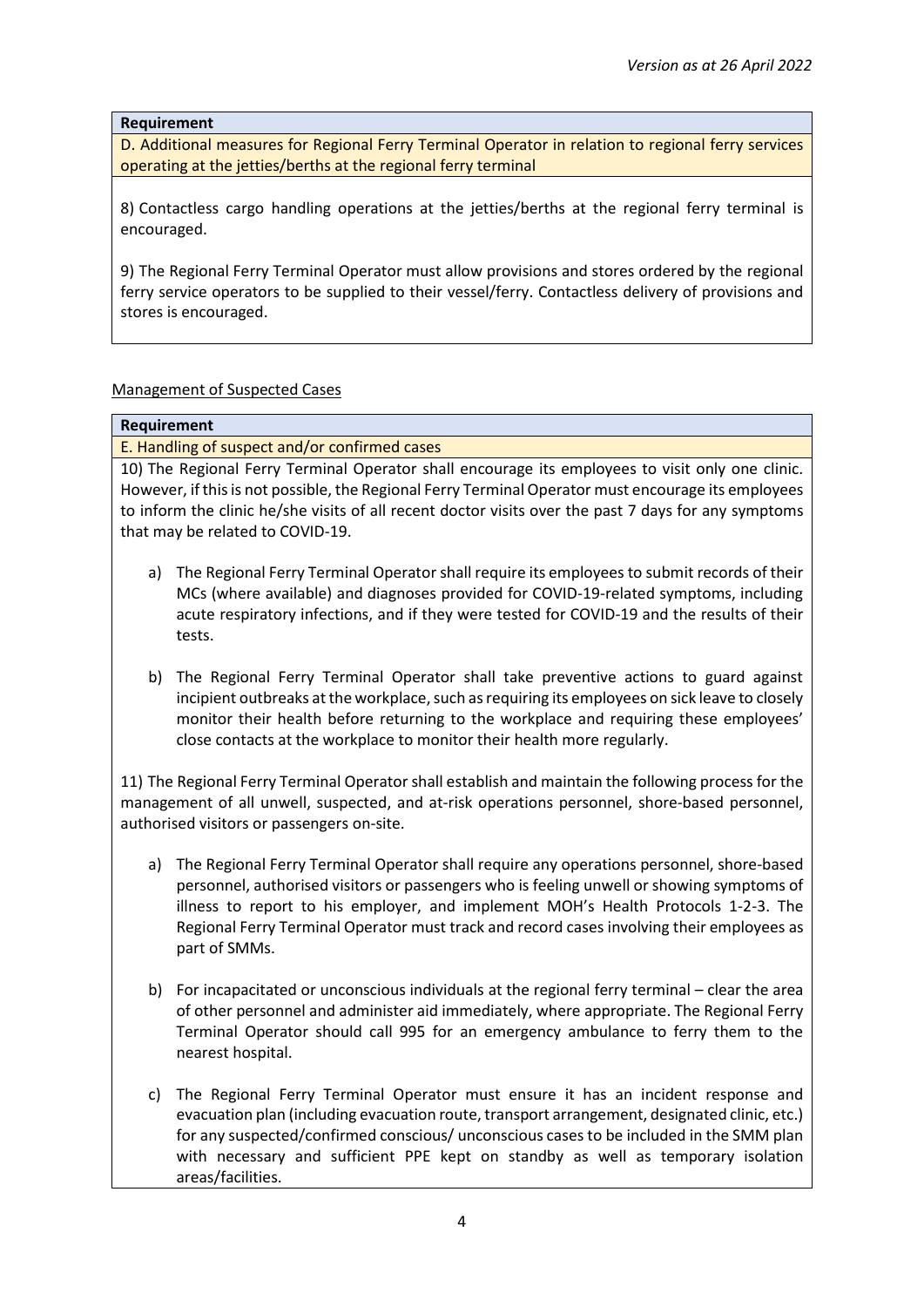#### **Requirement**

d) If required by MPA, the Regional Ferry Terminal Operator must inform and provide all information requested by MPA and relevant authorities where there are COVID-19 positive cases detected during the PCR test and/or ART of operations personnel.

## **COVID-Safe Passenger Terminal Criteria**

#### **Requirement**

To resume business activities, the Regional Ferry Terminal Operator must fulfill these requirements below.

*Note: The Government will take action against errant entities, including enforcement under the relevant law, cessation of operations, suspension or revocation of licences.*

F. Ensure cleanliness of terminal premises

12) Regularly clean and disinfect all high touch areas such as queue balustrades, handrails, door knobs/handles, windows, passenger trolley handles, baggage check-in counters, toilets, hand-wash stations, rest spaces, walkways.

13) At all toilet and hand-wash stations, cleaning agents (i.e. hand soap, toilet paper) must be available and/or functioning at all times. Spare supplies for replenishment must be available. Ensure toilet-flushing apparatus is functioning at all times.

14) Disinfecting agents (e.g. hand sanitiser) must be installed at high human traffic points within the terminal (e.g. entrances, baggage check-in counters). All installed disinfecting agents must be available and/or functioning at all times. Spare supplies for replenishment must be available.

15) Self-disinfecting liquids can be applied to high touch areas periodically as specified in the product specifications.

16) Ensure refuse bins are covered at all times and cleared daily. Tie refuse contained in plastic bags properly before disposal at bin centres.

17) As far as practicable, implement procedures and processes to stagger the use of the regional ferry terminal to handle General Travel category passengers separately from Restricted category<sup>2</sup> passengers, if any.

<sup>2</sup> As classified by MOH.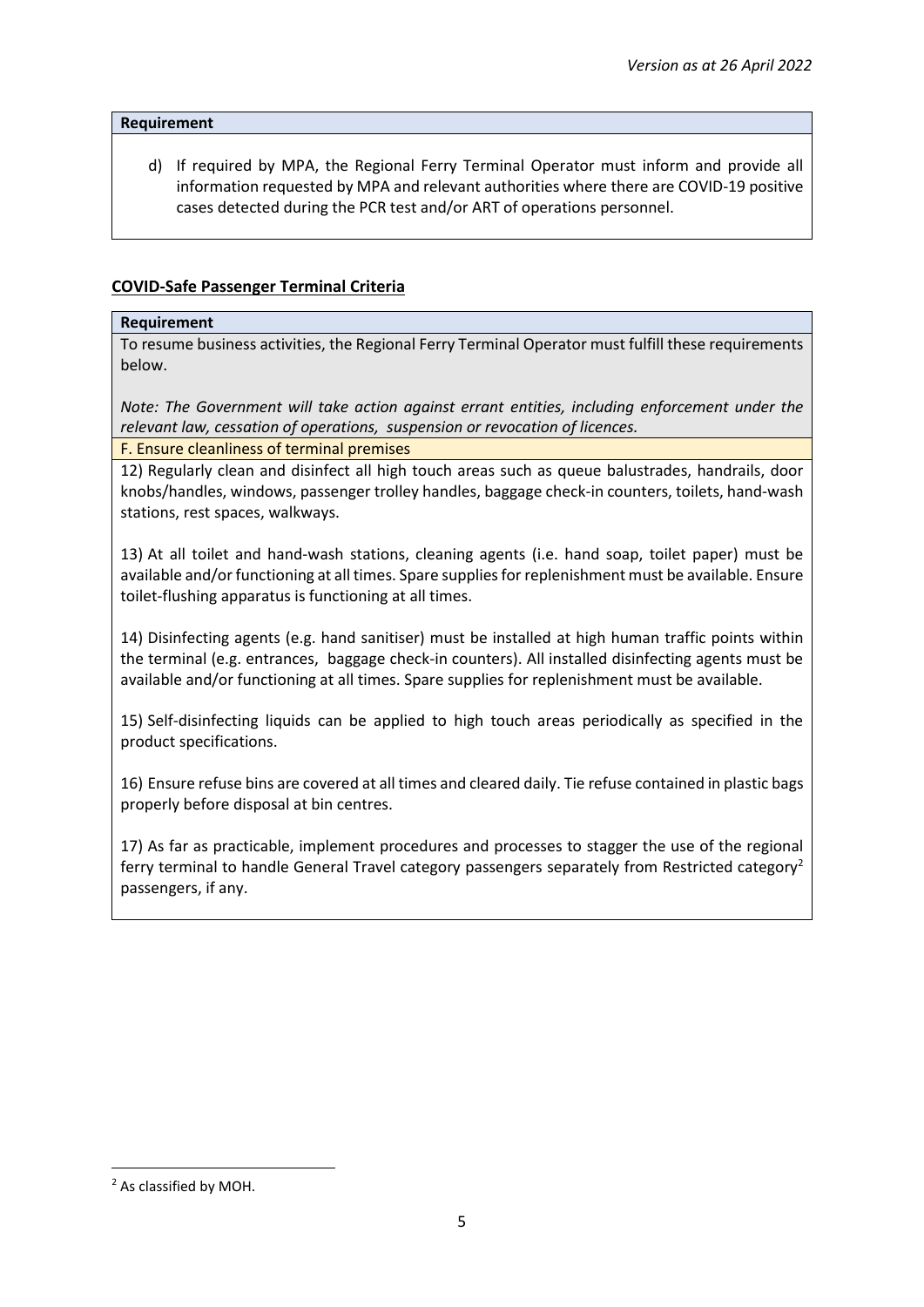## **Enforcement**

18) MPA may conduct enforcement checks to ensure compliance with this set of COVID safe restart criteria for Regional Ferry Terminal Operator, including SMMs proposed by the companies. Enforcement action will be taken against offenders who fail to comply.

19) Under the COVID-19 (Temporary Measures) (Control Order) Act 2020, failure to comply with SMMs is punishable with a fine of up to \$10,000, imprisonment of up to 6 months, or both, for first time offenders. Repeated non-compliance is punishable with a fine of up to \$20,000, imprisonment of up to 12 months or both.

20) MPA may also take actions based on the conditions in the Public Licence(s) issued to the Regional Ferry Terminal Operator and Part XII of the Maritime and Port Authority of Singapore Act, such as the issuance of a direction for closure of affected premises or cessation of affected operations or imposition of a fine as MPA deems fit.

21) Enforcement action may be taken by any of the following persons:

- A police officer;
- A Health Officer appointed under section 4(1)(a) or (b) of the Infectious Diseases Act;
- A public officer;
- An officer of a statutory body;
- An auxiliary police officer; and
- An employee of a prescribed institution under the Infectious Diseases Act.

22) Identity of enforcement officers can be verified via their authority cards or public service identification cards.